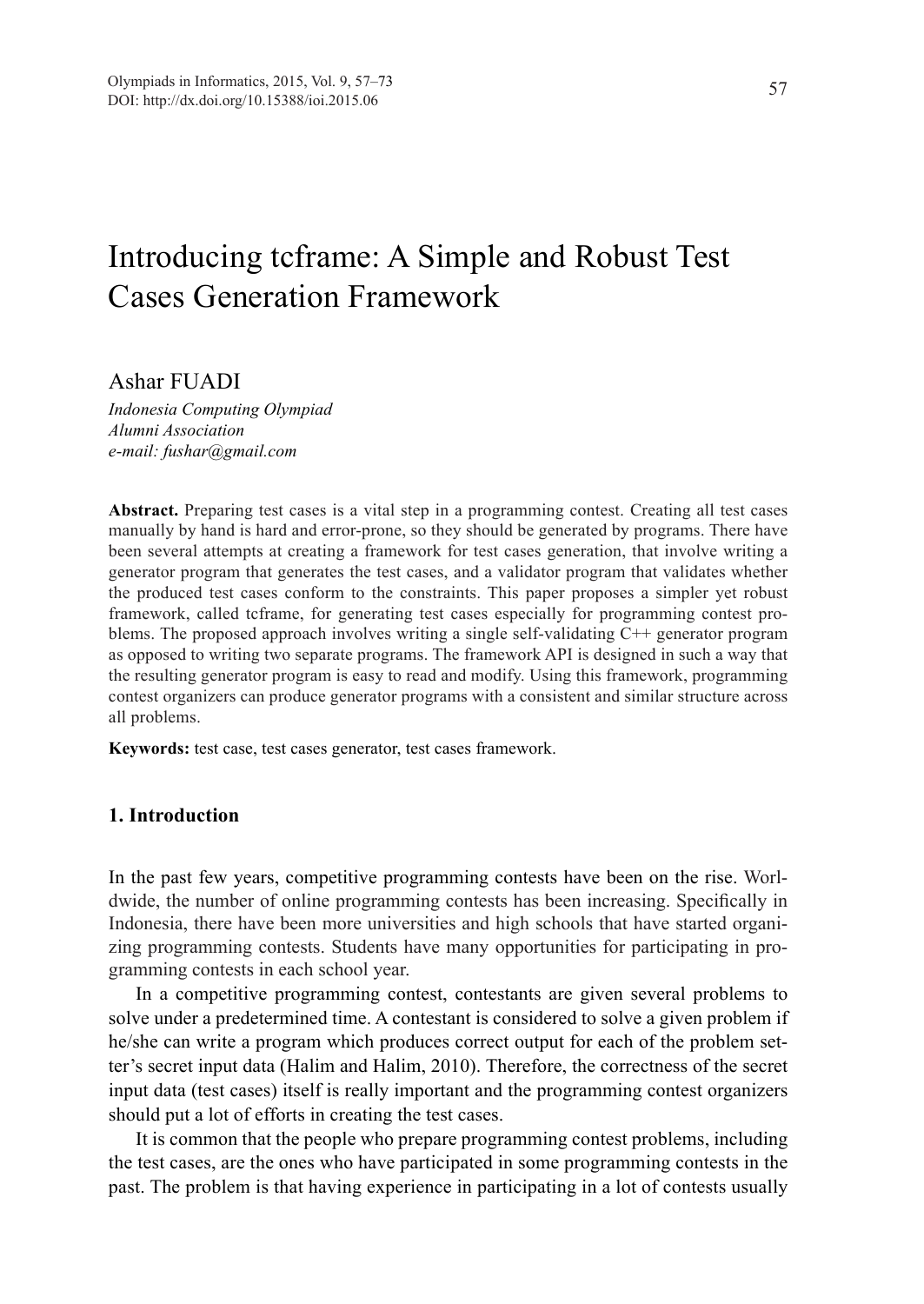does not automatically make us a good in preparing test cases. It does help a bit, as for example, a seasoned contestant will be aware that many kinds of tricky cases should be included in the test cases. However, we feel that it is not enough to be a good test cases preparer.

There are at least two aspects in learning how to produce good test cases. The first is learning how to systematically write a test cases generator program. The second is learning how to come up with a strong set of test cases that catch as many bugs as possible in contestants' submissions. In this paper, we will be focusing on the former aspect.

We realize that there are currently very few learning resources on how to systematically create test cases for programming contests. Many people simply don't know how or where to even start. In our experience, this lack of knowledge usually results in each problem setter inventing their own test cases generator program.

The programs are usually not standard: some have parameters that are easy to modify; some do not; some write the test cases directly to files, some to the standard output, and so on.

The above situation is actually dangerous: it becomes hard for a person to modify or even understand other people's generator programs. Imagine a possible situation where we have to do some last-minute changes to a problem's constraints (for example: adding very easy subtask for beginners), but the person that wrote the generator program is not available at the moment. Other people will have to spend a considerable amount of time to understand and modify the program to produce the desired changes.

To eliminate the mentioned problems, we developed a test cases generator framework called **tcframe**. We did not create tcframe at once. Instead, we begin by using an existing library called testlib. It is a library designed for generating test cases for ICPCstyle programming contests. It has been used for many Russian programming contests (Mirzayanov, 2008). Using testlib, we have to write a generator program that outputs exactly one test case, and a validator program that checks whether a particular test case conforms to the constraints.

We found that it was not quite suitable for IOI-style contests, so we created a wrapper around it, called tokilib (Fuadi, 2014). The wrapper essentially makes it possible to generate multiple test cases at once, and to check the constraints based on the assigned subtasks of each test case. We have been using it for preparing Indonesian IOI training camps throughout 2014 and the scientific committee members have been very satisfied with it.

Finally, we invented a quite significantly better approach that involves only writing a single self-validating generator program. We decided to rewrite the framework from scratch and give it a new name, tcframe. We are currently in the process of completing the development of tcframe.

The rest of the paper is organized as follows. In Section 2 we propose a formalization of test cases organization. Section 3 talks about the existing framework attempts and how we incrementally refined them to finally create tcframe. Section 4 explains our implementation of the proposed approach. In the last section, Section 5, we conclude the paper and offer many possible future works for tcframe.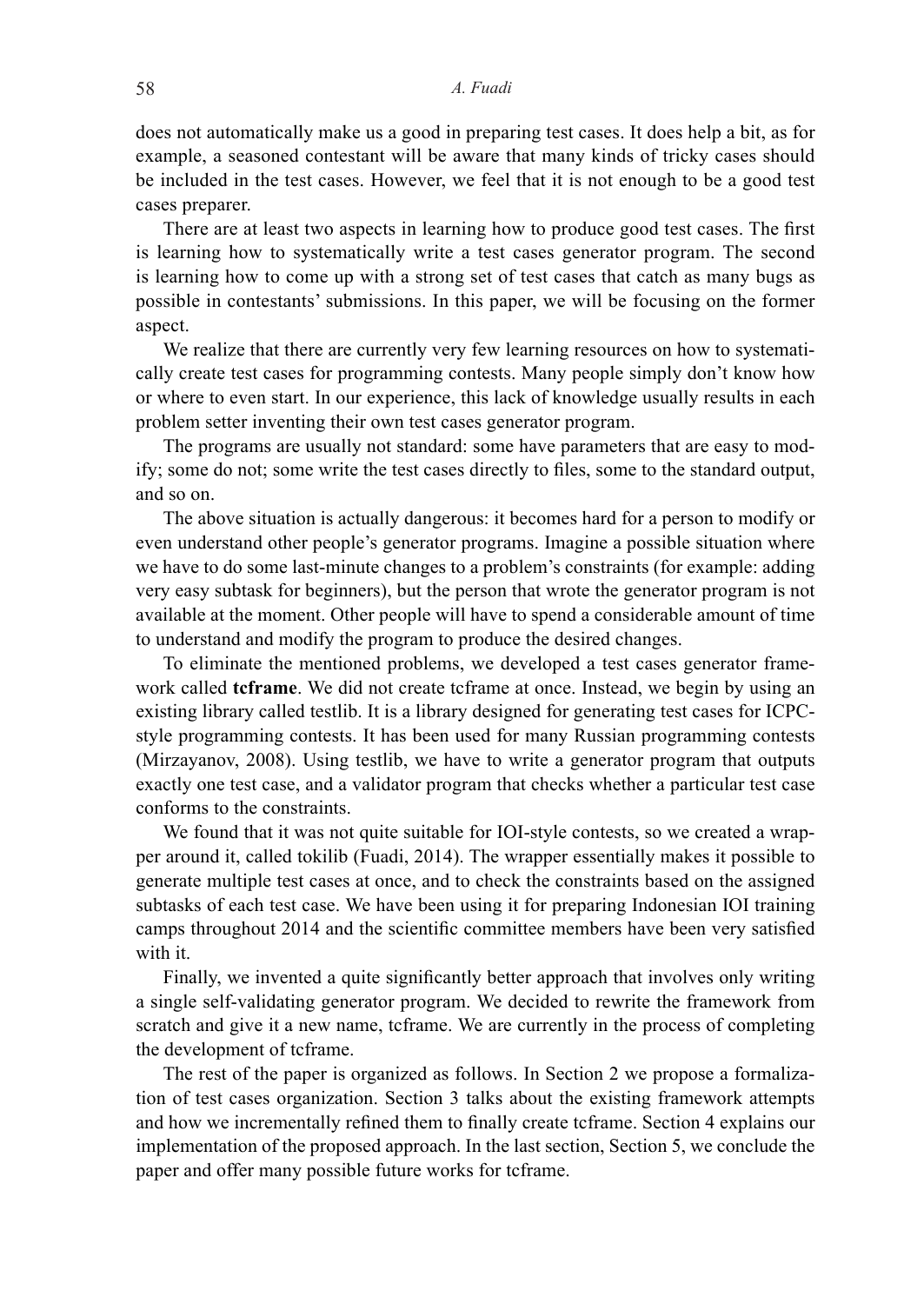## **2. Test Cases Organization**

In order to create a framework, we have to formalize several aspects related to the organization of test cases. In this section, we propose such formalization. This section  $\frac{1}{\sqrt{1-\frac{1}{n}}}\left\{\frac{1}{n}, \frac{1}{n}, \frac{1}{n}, \frac{1}{n}\right\}$  and  $\frac{1}{n}$  formalize sets. organization of the test cases of the test cases.

## 2.1. *Test Case*

We define a *test case* as a pair of input values and the corresponding output values. The Input must satisfy the *constraints* (defined later in this section). We will talk mostly about test case inputs. Therefore, for simplicity, if not explicitly clarified, a test case will mean a test case input.  $m_{\text{tot}}$  is the case inputs. Therefore, for simplicity, if not explicitly clarified, a test case will

Test cases should be hidden from contestants. However, there are some test cases that the states should be hidden from contestants. However, there are some test cases that Test cases should be induct from contestants. Trowever, there are some test cases that are given in the problem statements. They are given so that the contestants will not misunderstand the input/output formats. Such test cases are called *sample test cases*. In contrast, test cases that are not given in problem statements are called *official test cases*.  $\epsilon$  given in the problem statements. They are given so that the contestants will not mis-

## 2.2. *Input Variables*

We define *input variables* as variables which compose test cases inputs. They are usually We define *input variables* as variables which compose test cases inputs. They are declared in the input format section of a problem statement. For each value that appears in a test case input, it must be either a constant or (part of) an input variable.

For example, consider the following problem:

**Statement**. Given an integer  $N$ , and an array consisting of  $N$  integers, compute the product of all integers, modulo 10007!"  $p_{\rm c}$  integers, modulo 10007.

**Input format**. The first line consists of a sentence "Dengklek has  $N$  integers", where  $N$ is an integer. The next line contains N space-separated integers  $A_1, A_2, ..., A_N$ "

**Output format**. Output a single line containing a single real value: the mean, printed with two digits after the decimal point.

In this problem, for this input:  $\frac{1}{1}$  this input:  $\frac{1}{1}$ 

```
Dengklek has 3 integers
10 20 30
```
- The strings "Dengklek", "has", and "integers" are constants. If we consider white whitespaces, they are constants as well.<br>The integer  $3$  is  $N<sub>i</sub>$
- The integer 3 is  $N$ .
- The integer 10 is  $A_1$ .
- The integer 20 is  $A_2$ .
- The integer 30 is  $A_3$ .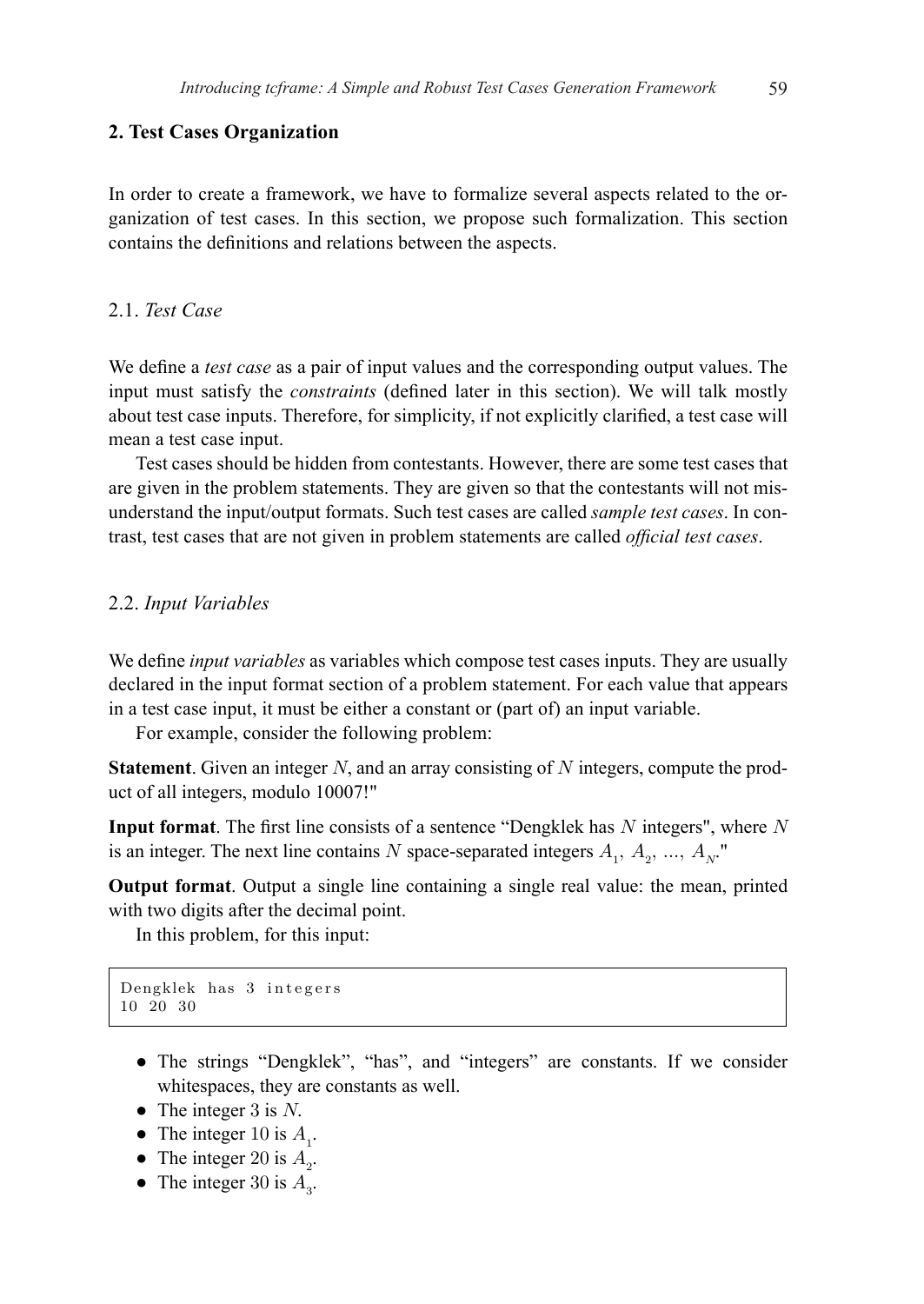#### 2.3. *Constraints*

We define a *constraint* as a boolean predicate which limits the possible values of the input variables in test case inputs. The value of the predicate must be completely determined by the values of input variables only. For example,  $1 \le N \le 100$  is a valid constraint for the previous problem.

### 2.4. *Subtasks and Test Groups*

We define a *subtask* as a set of one or more constraints. Subtasks are numbered with consecutive integers starting from 1. A test case is said to satisfy a subtask if it satisfies all constraints in the subtask.

One purpose of introducing subtasks in a problem is to create a nice score distribution (van der Vegt, 2009). Since 2010, all IOI problems have used subtasks in their constraints. Besides having a good distribution, the scores are also predictable since the points allotted to each subtask are usually fixed.

Let's consider a typical problem, which has only  $N$  as an input variable, and has three subtasks as follow:

- 1.  $1 \leq N \leq 100$
- 2.  $1 \le N \le 1000$
- 3.  $1 \leq N \leq 10000$

We must assign a set of test cases to each subtask. The most common way is to consider each subtask independently. This means that the test cases generation for each subtask is independent to the other subtasks. In this way, it is quite unlikely that two subtasks have a test case with exactly the same content.

However, this has a serious problem. If each subtask is considered independently, then theoretically it is possible that a submission solves subtask 2, but not subtask 1. This can happen if subtask 1 has a tricky case that is not present in subtask 2. However, this situation does not make sense: if a solution fails a test case having  $1 \le N \le 100$ , then logically we should not let it pass subtask 2, since that test case satisfy  $1 \le N \le 1000$  as well.

Our proposed solution to the above problem is as follows. Instead of each subtask having a set of independent test cases, we *assign* each test case to a set of subtasks. A submission is then considered to solve a subtask if it solves all test cases assigned to it. For convenience, we define a *test group* as a set of test cases, numbered with consecutive integers starting from 1. If two test cases are assigned to the same set of subtasks, then they are in the same test group.

Formally, we propose the following assignment rules:

- Each test case is assigned to a set of subtasks.
- For each test group, all official test cases in it have the same set of subtasks.
- If a test case is assigned to a set of subtasks  $S$ , then:
	- The test case must satisfy all subtasks  $s \in S$ .
	- The test case must not satisfy any of the subtasks  $s \notin S$ .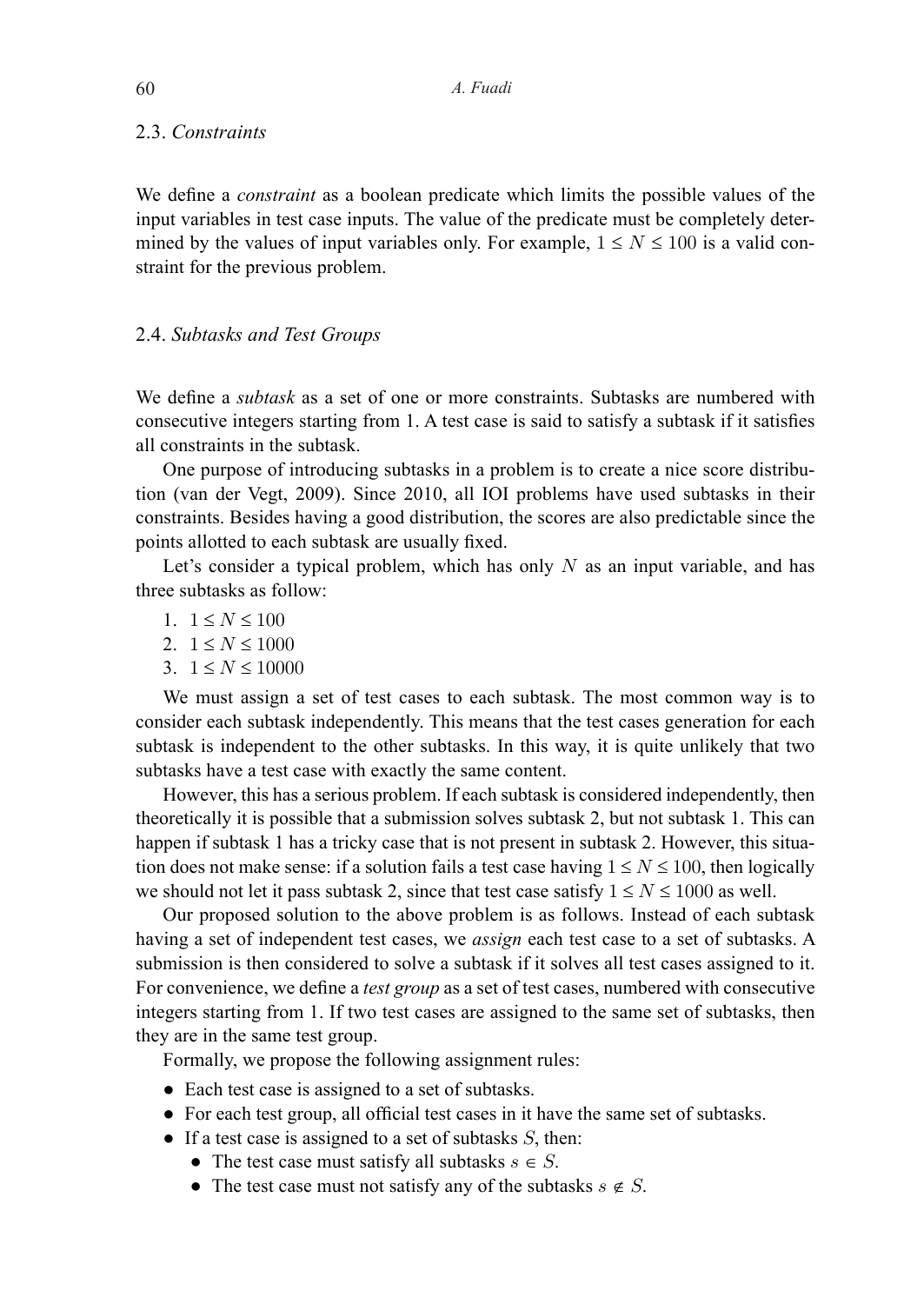In the proposed rules, instead of generating independent set of test cases for each subtask, we organize the test cases generation as follows.

- Test group 1: generate test cases that satisfy  $1 \le N \le 100$ . Assign them to subtasks  $\{1, 2, 3\}.$
- Test group 2: generate test cases that satisfy  $101 \le N \le 1000$ . Assign them to subtasks  $\{2, 3\}$ .
- Test group 3: generate test cases that satisfy  $1001 \leq N \leq 10000$ . Assign them to subtasks  $\{3\}$ .

Let's consider another problem, this time with two input variables  $N$  and  $K$ .

- 1.  $N = 1$ ;  $1 \leq K \leq 100$
- 2.  $1 \leq N \leq 100$ ;  $K = 1$
- 3.  $1 \leq K, N \leq 100$

Generate the test cases as follow:

- Test group 1: consists of only one test case  $N = K = 1$ . Assign it to subtasks  $\{1,$  $2, 3$ .
- Test group 2: generate test cases that satisfy  $N = 1$ ;  $2 \le K \le 100$ . Assign them to subtasks  $\{1, 3\}$ .
- Test group 3: generate test cases that satisfy  $2 \le N \le 100$ ;  $K = 1$ . Assign them to subtasks  $\{2, 3\}$ .
- Test group 4: generate test cases that satisfy  $2 \le N$ ,  $K \le 100$ . Assign them to subtasks  $\{3\}$ .

Perhaps it will be understood better by drawing the Venn diagrams of the subtasks, as depicted in Fig. 1. Our advice is to have a test group for each closed region in the resulting Venn diagram.

Note that the above solution still depends on the grader system used for the contest. If the grader system only support independent set of test cases for each subtask, then a possible workaround is to have multiple copies of a test case for each of the assigned subtasks. This will, however, result in a test case being evaluated multiple times. In the



Fig. 1. Example test groups Venn diagram.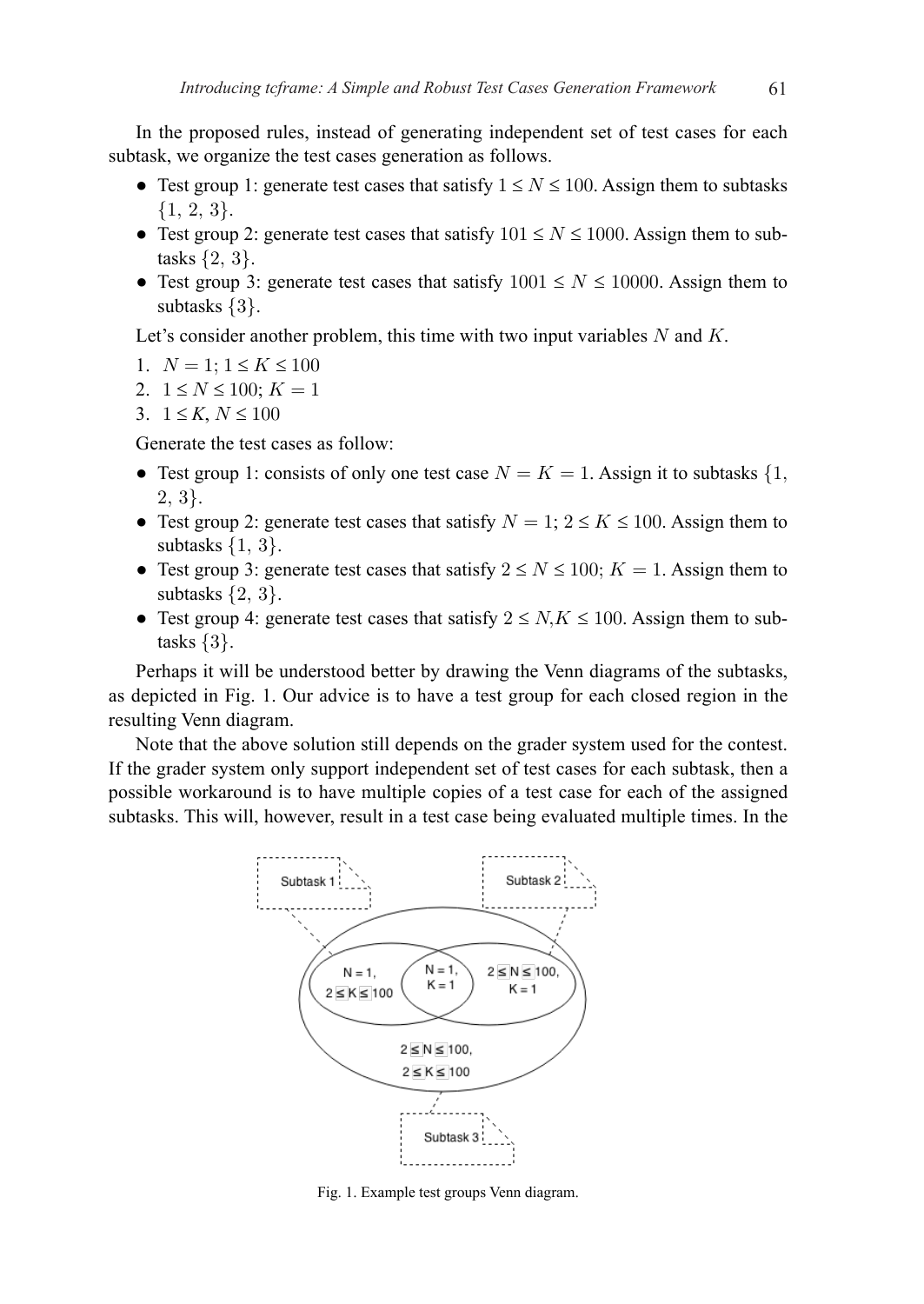current implementation of grader mentioned in (Fernando and Liem, 2014), the above idea has been enforced. Each test case will never be evaluated more than once. Each subtask result is then deduced from the test case evaluation results.

Having formalized the test cases generation, we are now ready to discuss how to design a framework that supports it.

## **3. Test Cases Generation Framework Designs**

There have been several previous efforts related to test cases generation that we are aware of. For each of them, we will explain the key designs, the problems that arise, and proposed solutions. Eventually, the proposed solutions are then used as foundations for writing the tcframe framework.

For each problem, there should be a set of test cases, a generator program that generates the test cases (if any), and a validator program that validates the correctness of the test cases, as proposed in (Diks *et al.*, 2008). All previous works require us to write a generator and a validator program. tcframe takes a little step further and only requires us to write a self-validating generator program.

When explaining a framework, we will assume that an official solution to the problem we are currently considering is already available. This means that our job is only generating test cases (not writing the solution).

## 3.1. *testlib*

testlib is a library created by Mike Mirzayanov *et al.* To generate test cases using the testlib library, we need to write two programs: a *generator program*, which outputs a test case input, and a *validator program*, which validates the produced input.

**Generator program**. This program, when run, will produce a single test case input file. To have some variations in the values of the input, the generator program usually contains some randomizations. The randomization parameters and seed can be passed as the program's command line arguments.

testlib provides a bunch of functions related to randomization that we can use.

For example, generating weighted random values, generating random strings based on a regex pattern, etc.

For example, here is a sample pseudocode of a generator program using testlib.

```
int maxN = the program's 1st argument
int N = randomize between 1 and maxN
println N
for 0 \le i \le N:
    int a = randomize between 0 and 1000
    println a
```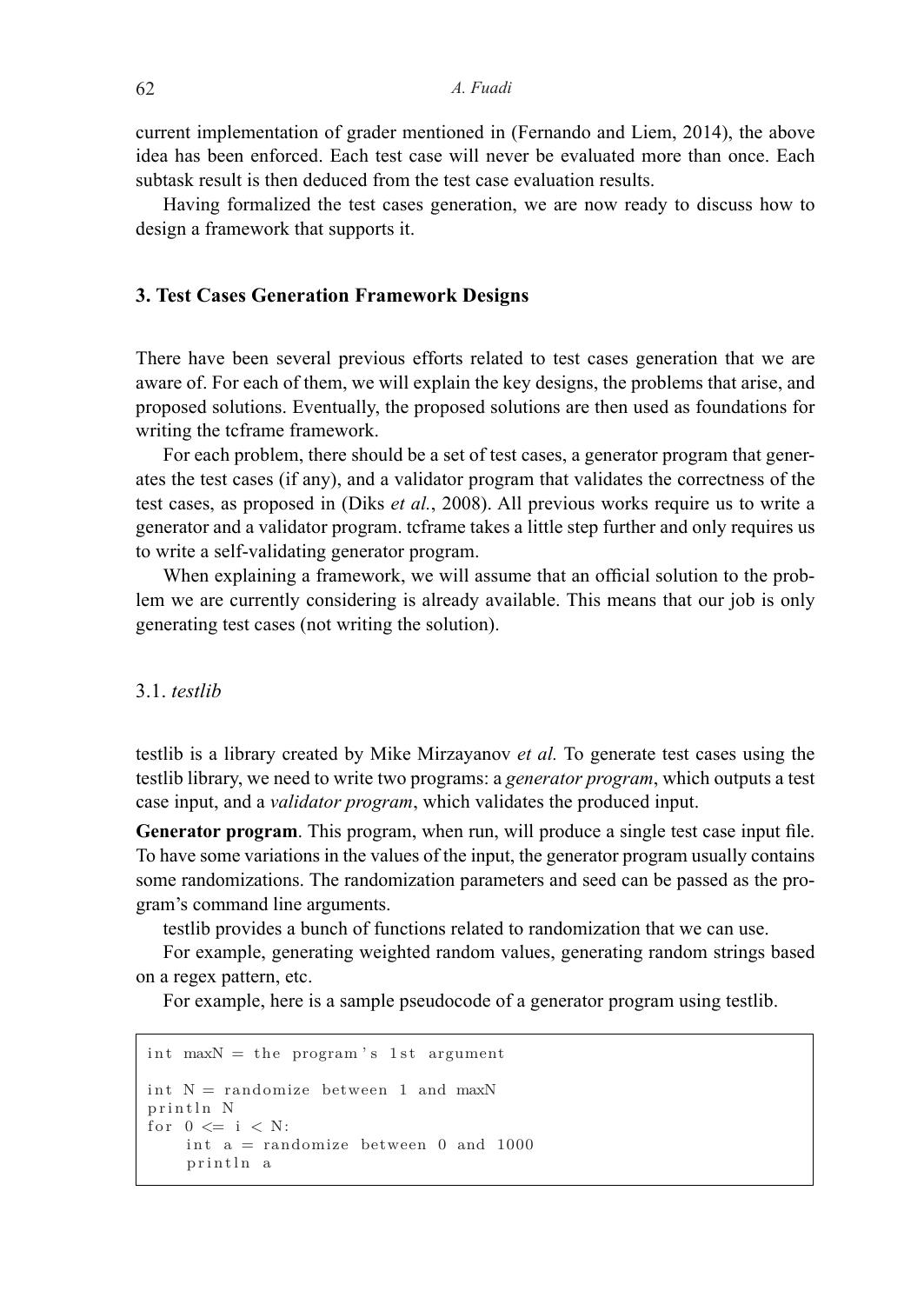**Validator program**. After a test case input file has been produced by the generator, we need to validate whether the values in the input file conform to the constraints. This is done by the validator program. It takes the input file as standard input and validates the values using the provided functions.

For example, here is a sample pseudocode of a validator program using testlib.

```
read an integer N and verify that 1 \le N \le 100000for 0 \le i \le N:
    read an integer a, and verify that 0 \le a \le 1000if i + 1 < N:read a space
    else :
        read a newline
verify that it is EOF
```
We found that testlib is missing several features. First, the generator program We found that testlib is missing several features. First, the generator program only we found that test if is infissing several reatures. This, the generator program only produces a single input file in a single execution. So, to produce test data that has many tources a single input ine in a single execution. So, to produce test uata that has many test cases, we have to write a script and call the generator program several times using the values. different arguments. Second, the validator program does not support subtasks: it is not possible to validate a test case on a specific subtask.

These features are missing because testlib was designed for ICPC-style problems.

Fig. 2 shows the diagram of steps for generating test cases using testlib.

## 3.2. *tokilib*

Recall that in summary, testlib does not support generating multiple test cases at once for problems with subtasks. To fill this missing feature, we wrote a wrapper around testlib, called *tokilib*. We call it wrapper because it is using testlib's generation and validation functions.



Fig. 2. testlib generation diagram.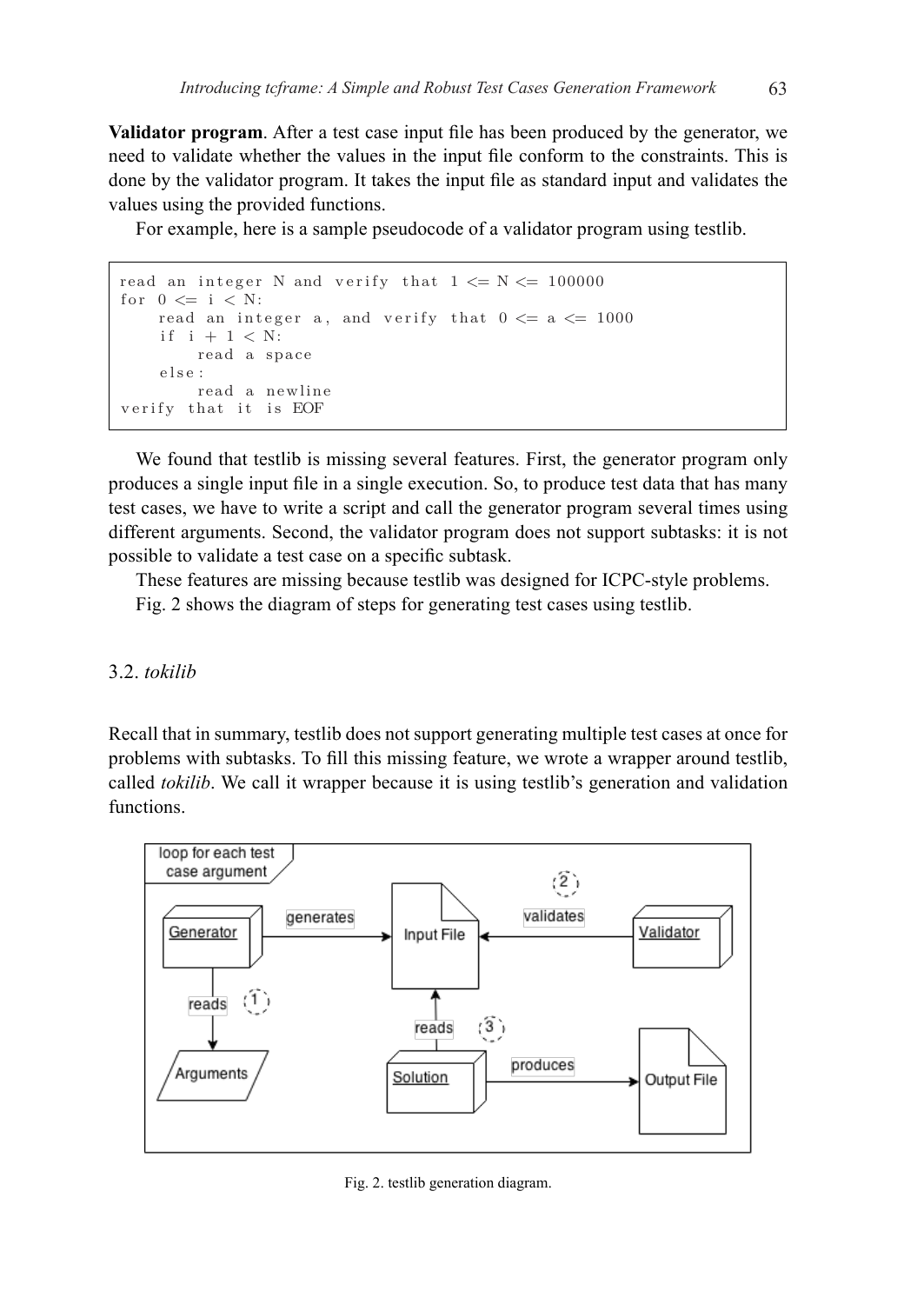**Improved generator program**. A generator program now consists of several functions, each of which defines a test group (called *batch* in tokilib). Each test group can be aseach of which defines a lest group (cancd *butch* in loking). Each lest group can be assigned a set of subtasks. Then, *test case definitions* follow, in the format as described in the next section below. functions, each of subtant distributions and a test function defined a test from the test of the distribution in group can be assigned a set of subtance of subtance of subtance of subtance  $\frac{1}{n}$ 

Component-based test cases. We introduce the concept of *components* in a test case as follows. Suppose we have a labeled tree data structure of *N* nodes as the test case. We can break down the structure into two *independent* components: a tree consisting of N nodes, and a list of N labels for the nodes. This way, we can generate each component independently, and then mix them to produce strong test cases.

For example, for the first component, we can have the following two variations: a binary tree and a random tree. For the second component, we can also have two variations: a list consisting of equal labels, and a list consisting of random labels.

For each component, we choose a suitable representation, which might be different For each component, we choose a suitable representation, which might be different from the input format section. For example, the tree can be represented as follows. Consider the tree as a rooted tree, with node 1 as the root. The representation is a vector of  $N$  elements. The i-th (one-based) element is the number of the parent of node i, or  $0$  (no parent) if  $i = 1$  (Manev *et al.*, 2010). For each component, we choose a suitable representation, which inight be unferent

Each component is declared as a global variable in the desired representation.

Then, a test case definition can be defined as a sequence of statements that assign the correct values to the components. Finally, we must implement a print() function, which prints the components according to the input format. Here is a pseudocode of a sample generator program in tokilib: which prints the components according to the input format. Here is a set of the i

```
variables :
    int N
    int [] parents
print ():
    print(n(N))for 0 \leq i \leq N:
        if parents [i] != 0:
            printhn(i + " " + parents[i])batch1():
    assignToSubtasks ({1 , 2})
    beginTC(); N = 7; binaryTree(); equalLabels(); endTC()
    beginTC(); N = 10; randomTree(); equalLabels(); endTC()
    beginTC(); N = 100; binaryTree(); randomLabels(); endTC()
    beginTC(); N = 100; randomTree(); randomLabels(); endTC()
batch2():
    assignToSubtasks ({2})
    beginTC(); N = 500; randomTree(); randomLabels(); endTC()
    beginTC(); N = 1000; randomTree(); randomLabels(); endTC()
```
**Improved validator program**. A validator program in tokilib combines the **Improved validator program**. A validator program in tokilib combines the schemes used in testlib's validator and tokilib's generator. It consists of a list of *subtask definitions*. A subtask definition consists of a list of *constraint definitions*, each of which is an assignment to a *constraint boundary variable*. A constraint boundary variable is just a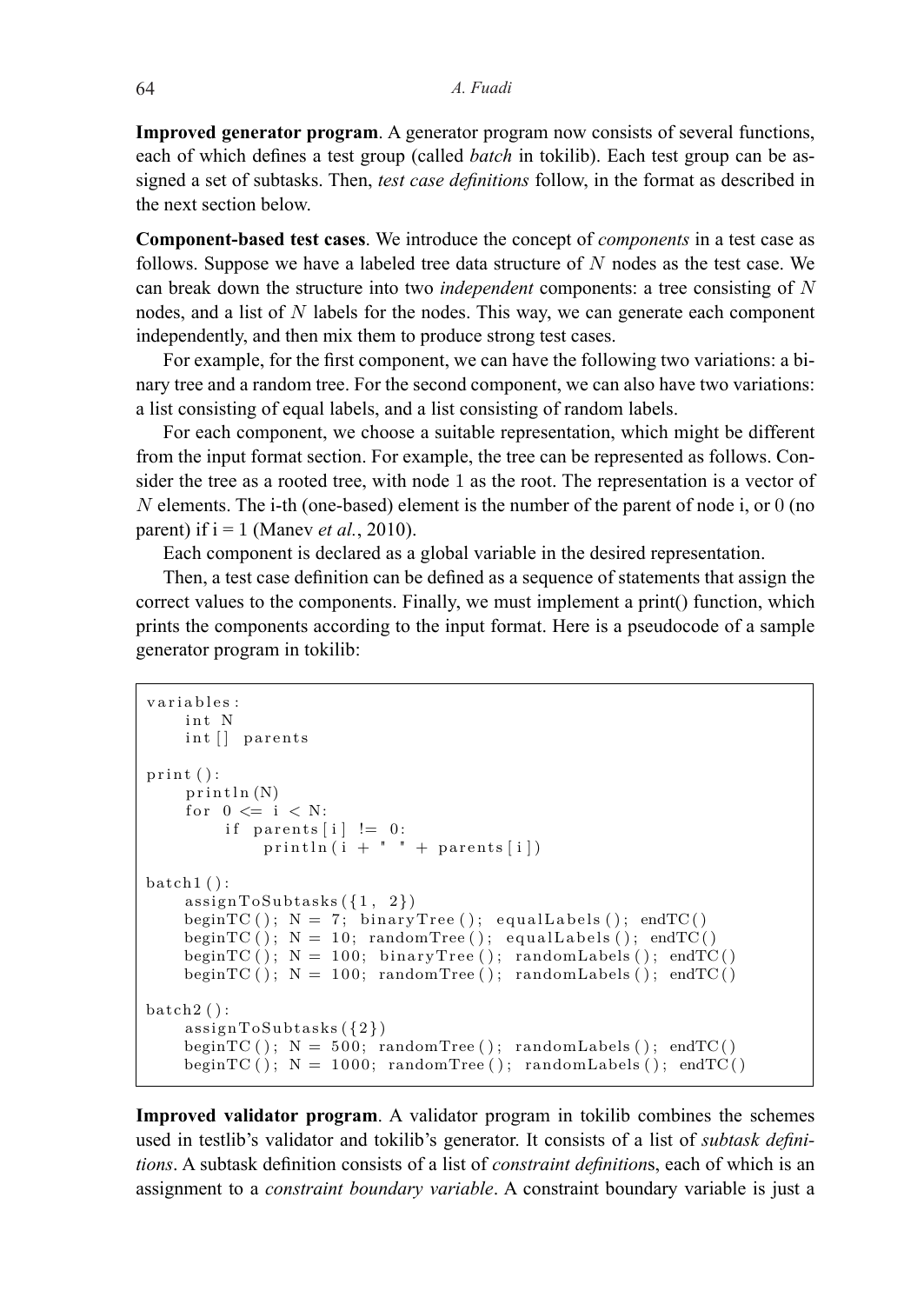variable that holds the varying values of a constraint across subtasks, for example, min/ max possible value of  $N$ . It is declared as a global variable. Finally, we must implement a validate() function, which validates a test case according to the assigned subtasks. Here is a pseudocode of a sample validator program in tokilib: validator program in tokilib:

```
variables :
     int maxN
validate ():
     read N and verify that 1 \leq N \leq \text{maxN}read tree edges
     verify that the edges form a tree
\min ( ):
     begin{bmatrix} \text{beginSubtask} \\ \text{maxN} \end{bmatrix} = 100; \text{endSubtask}begin( ); maxN = 1000; endSubtask()
```
**Improved usage**. testlib requires us to manually call the validator program **Improved usage**. testlib requires us to manually call the validator program on the gener-Improved using the requires as to mandally can the vanitated program on the generated input file, and then run the solution to produce an output file.  $T_{\text{tot}}$  is not the case in the generator produce an output fire.

This is not the case in tokilib: after the generator program produces an input file, the validator program will be automatically run against it. If it passes, the solution will be automatically run against it to produce an output file.

Fig. 3 shows the diagram of steps for generating test cases using tokilib.

#### 3.3. *tcframe*

After using tokilib for generating test cases for many problems, we noticed that the part of validator that parses and checks whether the values are printed according to the input format looks similar and repetitive across all problems. We then wondered whether checking the input format in the validator can be eliminated.



 $\cdot$ g $\cdot$  thas been because it is used the actual code  $\cdot$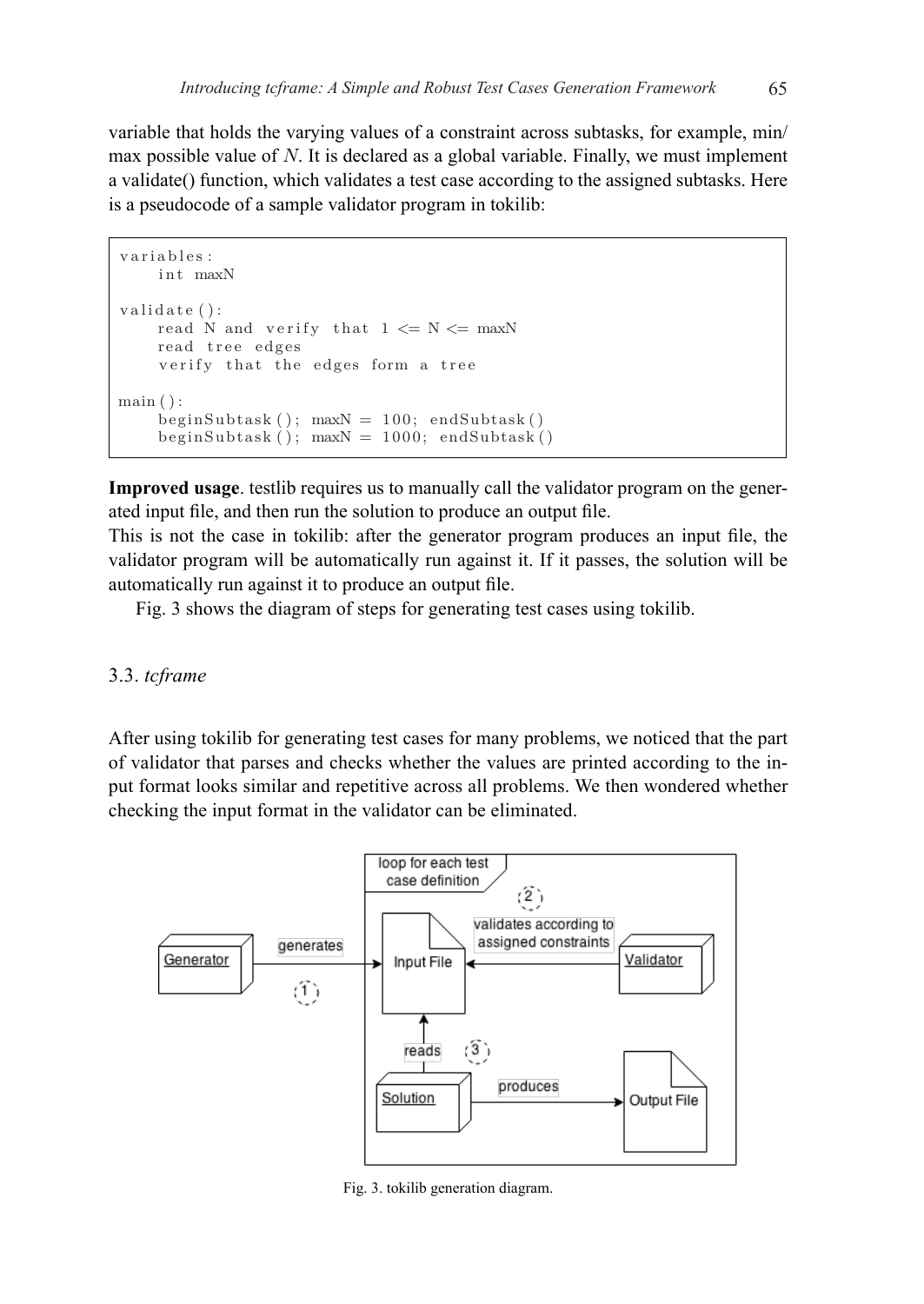#### 66 *A. Fuadi*

Let's begin with the reason why input format validation has been necessary in the first place. It has been because it is us humans who type the actual code for printing the values, and humans are error-prone. In addition, there are many ways to print the input variable values, because we may be manipulating the test case components using a different representation that defined in the input format section. For example, suppose the test case consists of an undirected graph.

The input format section might state that the graph is given as a list of edges, but we might be manipulating the graph using an adjacency list instead. One implementation for printing the edges is to print them while traversing the graph using, for example, breadth-first search. Then, if we make mistakes in the traversal code, we might print breadth-first search. Then, if we make mistakes in the traversal code, we might print duplicate edges, or we might miss some edges.

So, we had an idea. If we hand over the input variables printing part to the framebot, we had an idea. If we hand over the input variables printing part to the hame-<br>work, then the input variables parsing and input format validation should not be necessary anymore. To make this possible, we need to formalize how to declare the input variables and specify the input format. Remember that this has not been formalized before: we are free to decompose the structure into any components we want.  $\sum_{n=1}^{\infty}$ 

We propose the following formalization:

- The framework only works on "primitive" input variables. For example: scalars, vectors, and matrices of basic types (integers, floating-points, strings). Note that these are the most commonly used structures in input format sections.
- The framework provides an API to arrange the input variables in certain formats. For example, space-separated scalars in a single line, space-separated elements of a vector in a single line, multiple lines each containing an element of a vector, etc. of example, space-separated scalars in a single line, space-separated cientents of a

In this way, we only need to specify the input variables arrangement, and to assign values to the input variables for each test case. Then, the framework will take care of printing the values according to the specified input format. Assuming the framework is always correct, we now don't need to parse the variables and validate the input format in the validator program anymore.

Here is the pseudocode of the desired scheme:  $\mathbf{H}$ 

```
inputVariables :
     int N
      int \begin{bmatrix} \cdot & u, & v \end{bmatrix}inputFormat ( ):
      singleLine(N)multipleLines (N-1, \{u[i], v[i]\})
```
The interesting thing about this scheme is that the pseudocode is really similar The interesting thing about this scheme is that the pseudocode is really similar to the inthe interesting time about this senement, which is needed to form shink to the  $\frac{1}{10}$ put format section in the problem statement, which is nice because it will be easy to verify.

Now, the only thing left in validator program is constraints checking. Previously, this is done after we parse the input variables from the input file produced by the generator. Since the parsing part is now eliminated, we can do the check directly on the input variables declared in the generator, as a list of *subtask definitions*, each of which consists of a list of *constraint definitions*. As the input format validation is already similar to the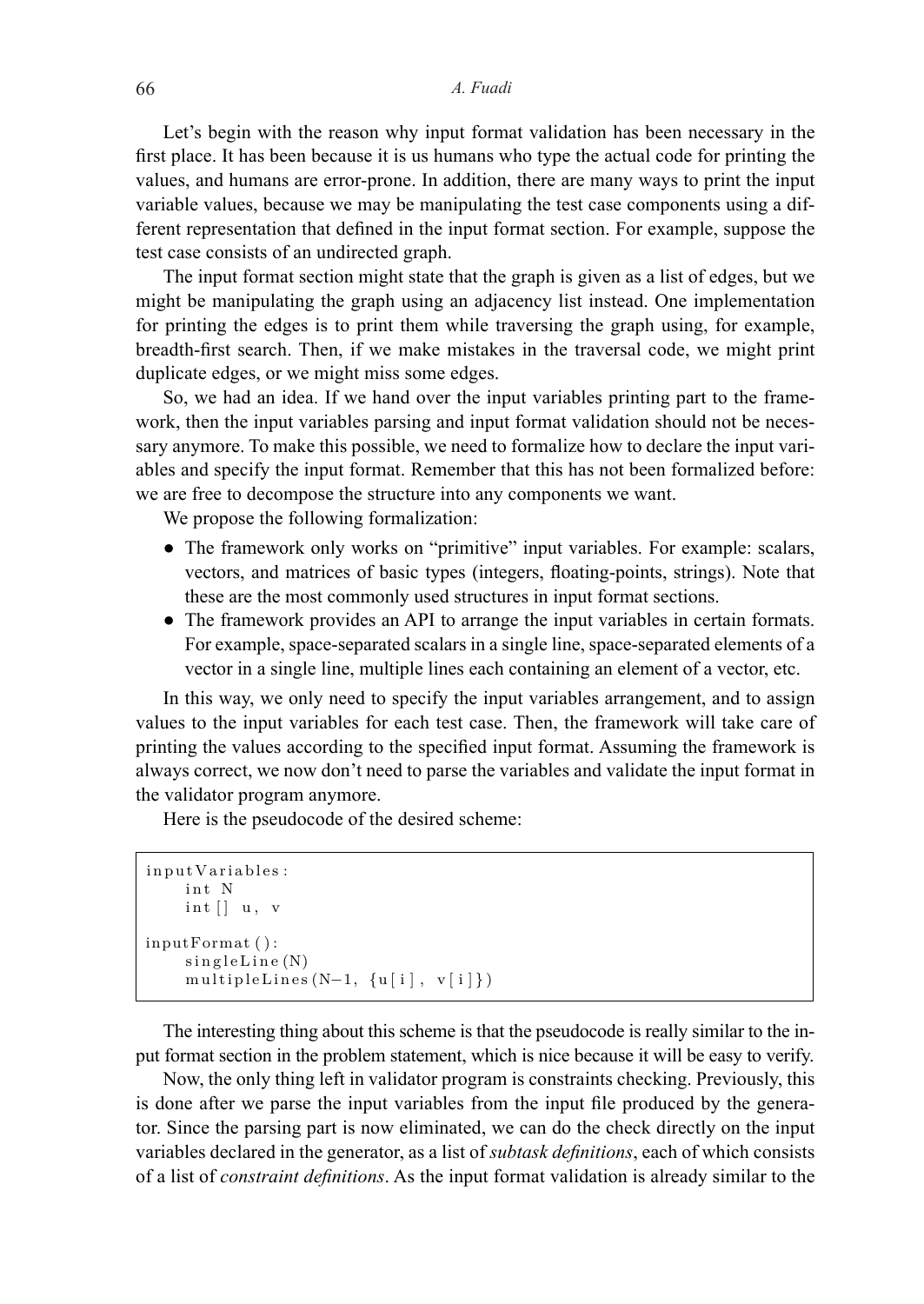corresponding section in the problem statement, it would be nice if this part can also be made similar to constraints/subtasks section in the problem statement.

Here is the pseudocode of the proposed scheme of this part:

```
subtask1 ():
     \text{declace}Constraint ( \{ 1 \le N \text{ and } N \le 100 \})declareConstraint({graph is valid tree})
\texttt{subtask2}():
     \text{declaceConstraint}(\{1 \leq N \text{ and } N \leq 1000\})declareConstraint({graph is valid tree})
     d e cl a r e cl a r e cl a r e \alpha s t \alpha and \alpha and \alpha \alpha ) \alpha ) \alpha
```
assignment of  $\overline{1}$  ,  $\overline{2}$  ,  $\overline{1}$  ,  $\overline{2}$  ,  $\overline{2}$  ,  $\overline{2}$  ,  $\overline{2}$  ,  $\overline{2}$  ,  $\overline{2}$  ,  $\overline{2}$  ,  $\overline{2}$  ,  $\overline{2}$  ,  $\overline{2}$  ,  $\overline{2}$  ,  $\overline{2}$  ,  $\overline{2}$  ,  $\overline{2}$  ,  $\overline{2}$  ,  $\overline{2}$ 

idea so far.

Therefore, the validator program is now eliminated completely. As the generator ator program now contains both test cases generation and validations, we call it with enother program now contains both test cases generation and validations, we call it with another Finally, the test groups/test cases definitions are similar to those in tokilib, name: *runner program*.

Finally, the test groups/test cases definitions are similar to those in tokilib, except that we also make the syntax more declarative. except that we also make the syntax more declarative.

```
\mathtt{testGroup1}\,(\,):\text{assignToSubtasks} \left( \{1 \,, \enspace 2 \} \right)\text{declaceTestCase} \left( \{ \mathrm{N} = \text{ 100}; \text{ randomTree(} \right); \text{ randomLabels()} \} \right)\mathtt{testGroup2}\,(\,):\text{assignToSubtasks} \left( \{2\} \right)\text{declaceTestCase} (\{N = 1000; \text{ randomTree}(\text{)}; \text{ randomLabels}(\text{)}\})\text{ declareTestCase}(\overline{\{N=7\}}\ \text{ binaryTree} (); equalLabels () })
    \text{declaceTestCase}(\{N = 200; \text{ binaryTree}(\text{)}; \text{ equalLables}(\text{)}\})
```
In summary,  $\mathbf{F}^*$  and flow of test cases generation using the mentioned using the mentioned using the mentioned using the mentioned using the mentioned using the mentioned using the mentioned using the mentioned usin In summary, Fig. 4 depicts the flow of test cases generation using the mentioned idea so far.

We felt that this change is very significant compared to tokilib, so we decided to consider this as a brand new framework and give it another name, *tcframe*.



Fig. 4. tcframe generation diagram.  $\mathcal{L}_{\mathcal{C}}$  that the compared to the compared to the compared to to to the so we define the compared to the compared to the compared to the compared to the compared to the compared to the compared to the compared to th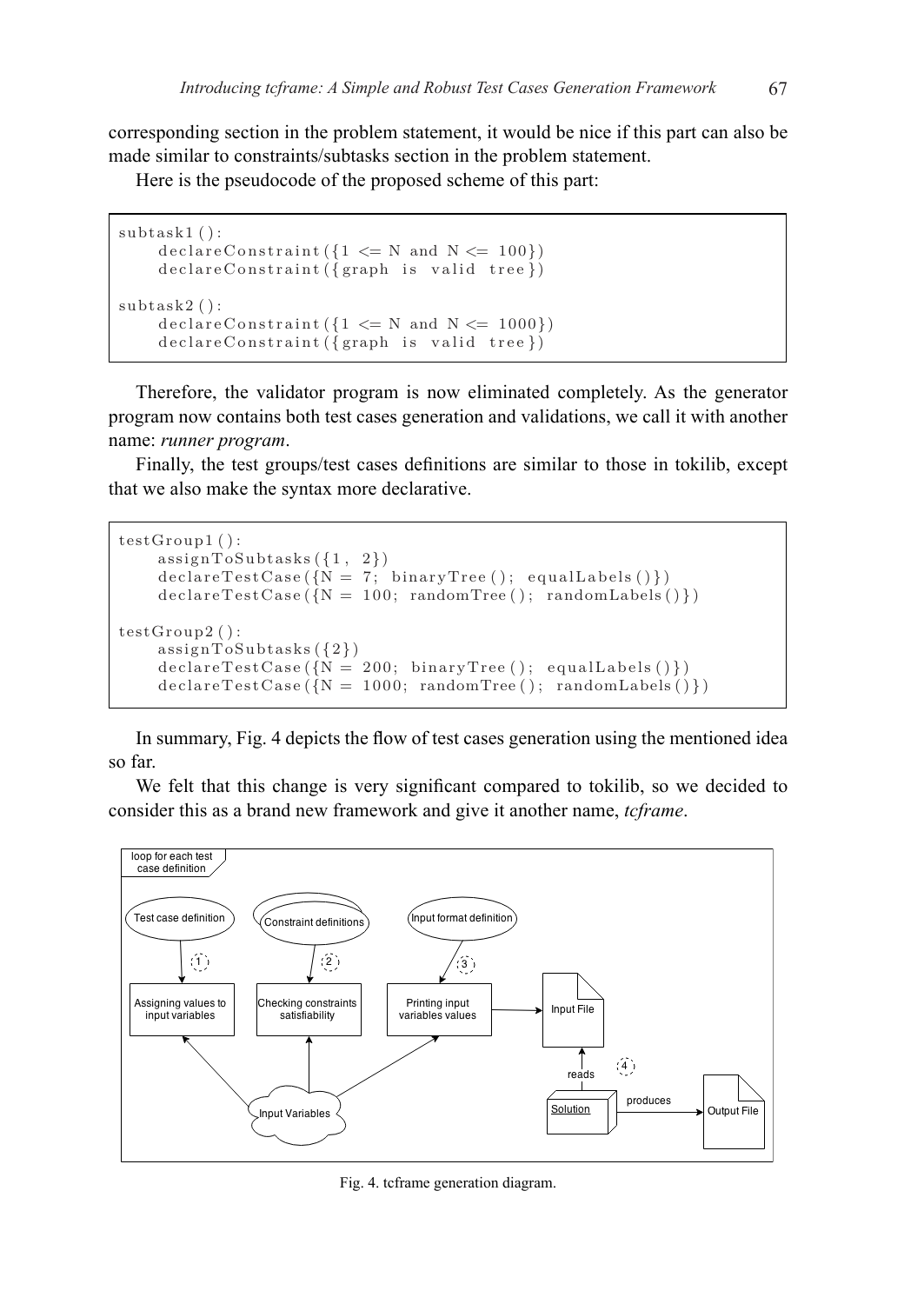### **4. Implementation Details**

In the previous section, we described motivations and ideas behind tcframe. This section will explain how tcframe is implemented in more detail.

The code is hosted on GitHub (https://github.com/ia-toki/tcframe/). At the time of writing, it is on version 0.3.0 and it is not ready for public use.

We chose to write tcframe in  $C^{++}$ . One of the main reasons is because it is a popular language used by competitive programmers. In addition,  $C++$  has preprocessor macros, which will be used extensively for producing concise but powerful code.

Let's begin with some philosophies that we want to achieve in the implementation of tcframe.

- It should be possible to write only a single runner program as opposed to writing two programs: generator and validator programs.
- The resulting runner program code should be concise, declarative, and should resemble the problem statement.
- The overall syntax should be well structured so that it is easy to extend in the future.

Fig. 5 depicts a proposed high-level class diagram to meet the above requirements.

Let's discuss each part of the class diagram in more details. Note that tcframe is not final yet so some part definitions may change in the future.

## 4.1. *Specification Classes: BaseProblem and BaseGenerator*

Recall that testlib and tokilib both require writing two separate programs: generator and validator. This scheme has an advantage that the validator cannot access any user-defined functions in the generator. This is important because to test a system (the generator), we



Fig. 5. tcframe class diagram.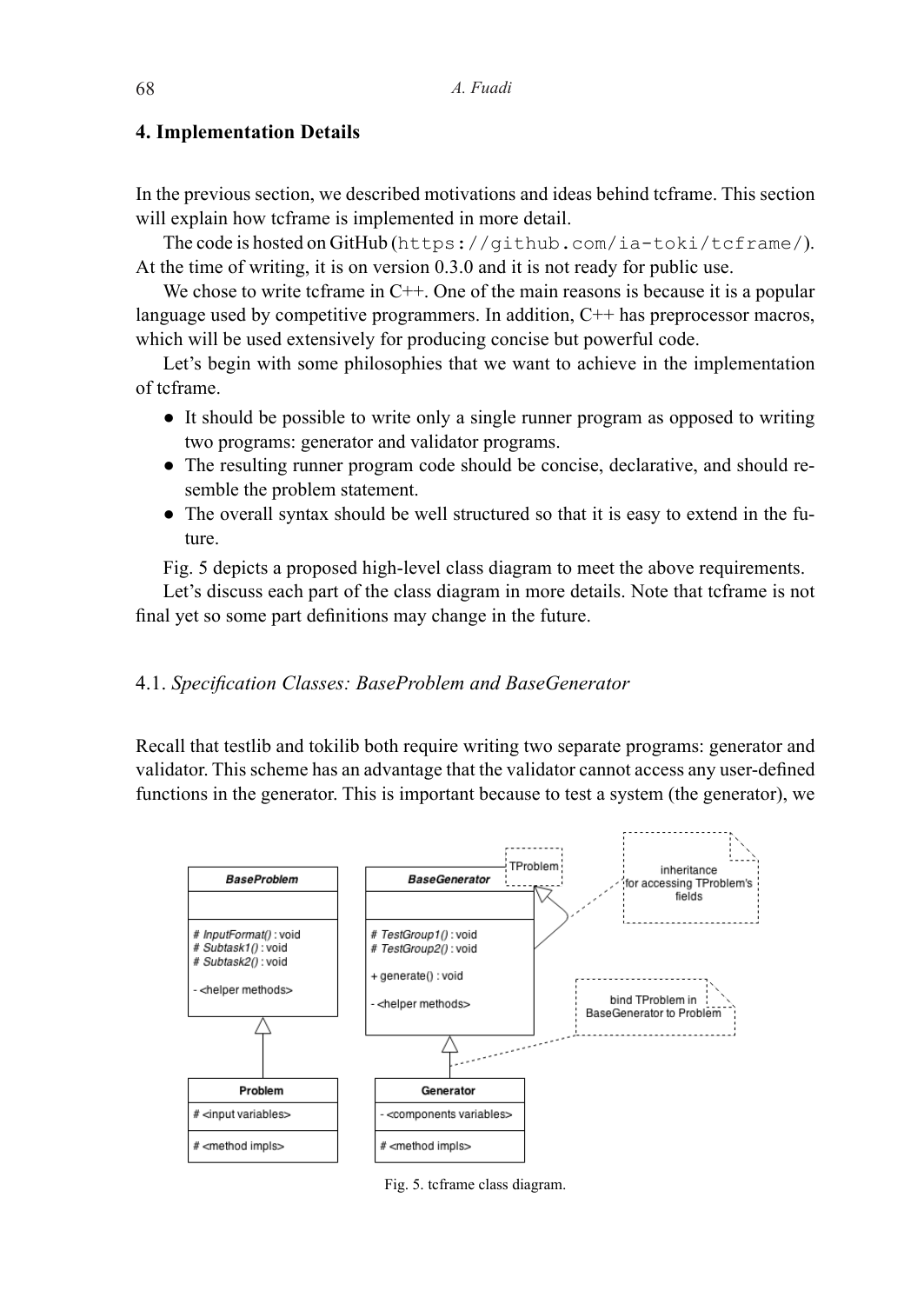should only use things outside the system. However, to implement tcframe, this cannot be the case: both the generation and validation steps need to access the input variables. However, we also want to prevent the validation step from using any user-defined functions used in the generation step.

In the generation step.<br>To satisfy both seemingly contradicting requirements, we restructure parts of the generator and validator programs into two classes: input variables, input formats, and subtask definitions go into *problem specification* class, while test cases definitions go into *generator specification* class. Both classes then go to just a single program. The definitions are implemented as virtual (abstract) methods in these classes, which must be definitions are implemented as virtual (abstract) methods in these classes, which must be overridden in concrete classes. By convention, let's name them Problem and Generator. Any user-defined functions then should be declared private in Generator. to sausry both seemingly contradicting requirements, we restructure parts of the

As mentioned above, the input variables go into the Problem class, as member variables. The Generator class then must be given access to the member variables. As including above, the input variables go int bles. The Generator class then must be given access to the member variables.

We notice that there are two ways to implement this requirement: by composition and by inheritance.

**By composition**. The Generator will hold an object of type Problem, whose member variables are declared public. This is nice, but now whenever we want to assign values to input variables in the Generator class, we must type the object name (e.g., problem. $N = 100$ ). We feel that this way is not concise and pleasant. Ve feel that this way is not concise and pleasant. ty composition. The Generator will hold an object of type Problem, whose member vari-

By inheritance. To avoid writing an object name before each input variable, we chose to use inheritance. The input variables are to be declared as protected member variables in Problem. Then, we make BaseGenerator inherit Problem. BaseGenerator now can access the input variables. Generator is also able to access them as well, since it inherits Base-Generator. Problem. Based on the input variables. Based on the input variables. Generator is also seen also seen also seen  $\mu$  mput variables. Generator is also able to access them as well, since it inherits base-

Finally, to make the above scheme work for any Problem class, we use templates in<br>Finally, to make the above scheme work for any Problem class, we use templates in the following way. Here is the declaration of BaseGenerator: Finally, to make the above scheme work for any I foolent class, we use templates in

 $\mathcal{F}_{\mathcal{A}}$  finally, to make the above scheme work for any Problem class, we use the angle  $\mathcal{F}_{\mathcal{A}}$ 

```
template<typename TProblem>
class BaseGenerator : public TProblem ;
```
**template**<**typename** TProblem>

And here is the declaration of Problem and Generator:

```
class Problem : public BaseProblem;
class Generator : public BaseGenerator<Problem >;
```
#### 2. Definitions: Input Format, Constraints/Subtasks, Test Cases/Test Groups **es/test groups** 4.2. *Definitions: Input Format, Constraints/Subtasks, Test Cases/Test Groups*

tion classes. We must implement those functions in the concrete specification ne definitions are realized as virtual member functions in the base specification classe  $\frac{1}{2}$  function in the whole generation process fails, then the definition item that causes The definitions are realized as virtual member functions in the base specification The definitions are realized as virtual member functions in the base specification classes. classes. We must implement those functions in the concrete specification classes, We must implement those functions in the concrete specification classes, and put the defwe must implement those ranetholis in the concrete specification enasses, and put the definition items inside them by making API calls. They should have something in common: if any step in the whole generation process fails, then the definition item that causes the failure should be presented to the users so that the users can fix it. For example, if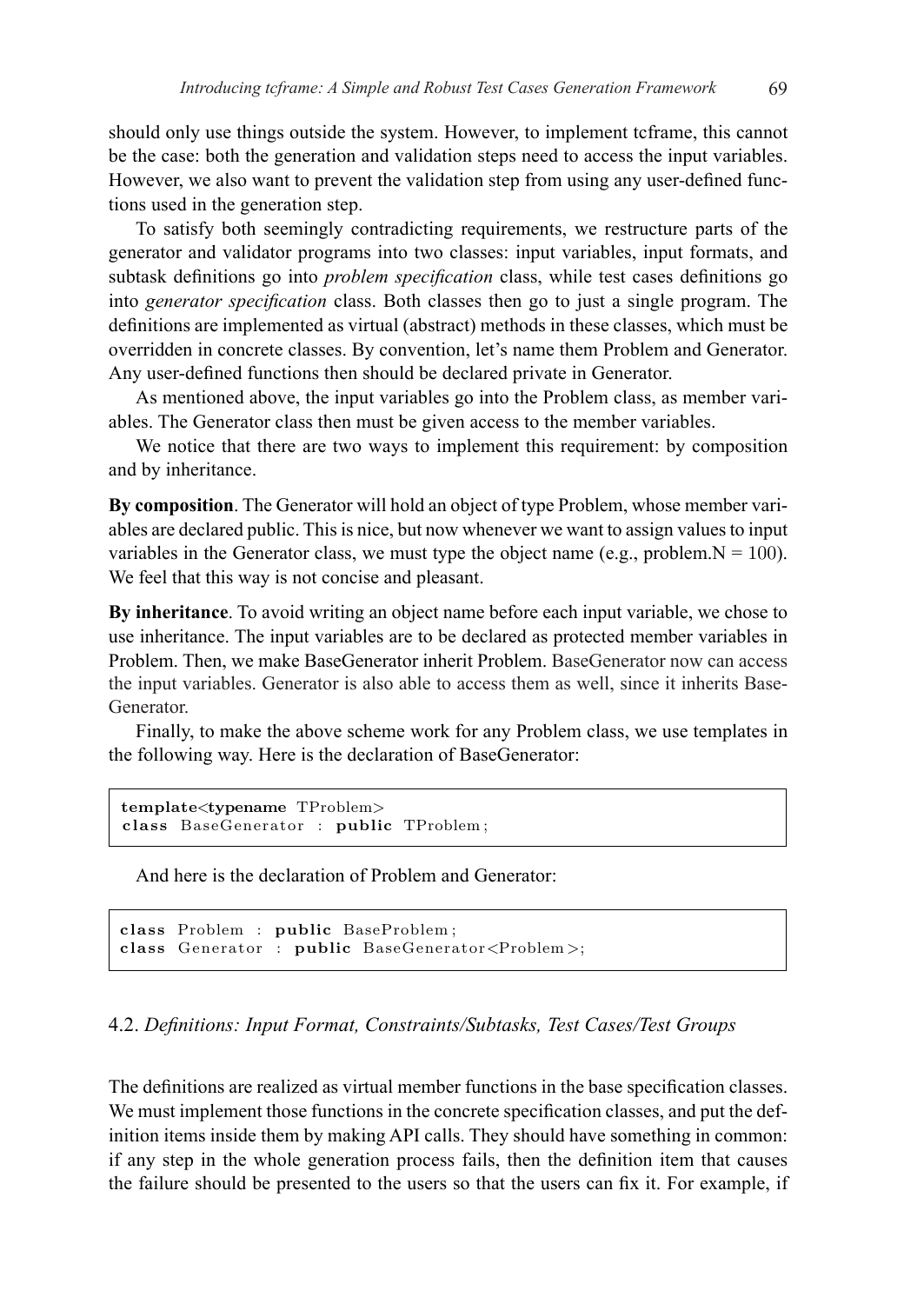an input variable value does not satisfy a constraint, something like "Error: constraint  $1 \leq N \leq 100$  not satisfied" should be output.

To support the above requirement, the definition items will be implemented using C++ macros, which supports the stringization trick of the input parameters. The next section will show the planned syntax for the macros.

**Input format**. It consists of one or more *input segments*, which will be printed one after another. Currently, the following input segment types are supported: space-separated scalars/vectors in a single line, lines each containing an element of vectors, and grid. For example, the definition of a line segment (the first type) is made by calling this macro:  $\alpha$  vectors, and grid  $\alpha$  is a line sequence of a line segment (the first type) of a line segment (the first type) of a line segment (the first type) of a line sequence of  $\alpha$  $s_{\text{max}}$ space-separated scalars in a single line, line  $s_{\text{max}}$ **In In**  $\alpha$  is consistent of or more *in*  $\alpha$  in put segments, which will be printed with will be printed with  $\alpha$  in  $\alpha$  in  $\alpha$  in  $\alpha$  in  $\alpha$  in  $\alpha$  in  $\alpha$  in  $\alpha$  in  $\alpha$  in  $\alpha$  in  $\alpha$  in  $\alpha$  in  $\alpha$  in  $\alpha$ 

of vectors, and grid  $q$  and grid. For example, the definition of a line segment (the first type)  $\frac{1}{\sqrt{2}}$ 

space-separated scalars/vectors in a single line, lines each containing an element

**Input format**. It consists of one or more *input segments*, which will be printed

 $LINE(A, B);$  $SINF(A \mid R)$ . of vectors, and grid. For example, the definition of a line segment (the first type) of a line segment (the first type) of a line segment (the first type) of a line segment (the first type) of a line segment (the first ty

which then expands to something like:  $\mathcal{I}$  made by calling this matrix matrix  $\mathcal{I}$ 

space, followed by input variable B.

```
inputFormat . addLineSegment ("A, B", A, B);
```
The above call defines a line that consists of input variable  $A$ , followed by a space, followed by input variable  $B$ . The above call defines a line that consists of input variable  $A$ , followed by a space,

onstraints/subtasks. BaseProblem declares virtual methods Subtask1() ... SubtaskX() Constraints/subtases. Baser robiem declares virtual methods Subtase  $Y$  () ... Subtase  $X$  ( $Y$ ) for a finite number  $X$  (currently it is set to 10). To define a subtase, implement any of the mentioned methods in the Problem class. Inside the method, we can define one or more **Constraints/subtasks**. BaseProblem declares virtual methods Subtask1() ... SubtaskX()  $C = \frac{1}{2}$ constraints, by calling this macro:  $\alpha$  a limite number  $\lambda$  (currently it is set

implement any of the mentioned methods in the Problem class. Inside the method,

 $\text{CONS}(1 \leq N \&\& N \leq 100);$ 

which then expands to something like:

```
{\tt constraints \;.\;} {\rm add}\left(\begin{smallmatrix} 1 & & & \\ & 1 & & \\ & & \end{smallmatrix}\right) \; \subset \; N \;\; \&\& \;\; N \; \subset \; 100\text{\textendash} \; ,[this] { return 1 \le N & N \le 100; });
constraint. This has seen advantages. For example, each constraint is now that the constraint is now that the constraint is now that the constraint is now that the constraint is now that the constraint is now that the cons
```
 $\overline{\phantom{a}}$  (  $\overline{\phantom{a}}$  )  $\overline{\phantom{a}}$  (  $\overline{\phantom{a}}$  )  $\overline{\phantom{a}}$  )  $\overline{\phantom{a}}$  (  $\overline{\phantom{a}}$  )  $\overline{\phantom{a}}$  )  $\overline{\phantom{a}}$  (  $\overline{\phantom{a}}$  )  $\overline{\phantom{a}}$  (  $\overline{\phantom{a}}$  )  $\overline{\phantom{a}}$  (  $\overline{\phantom{a}}$  )  $\overline{\phantom{a}}$  (  $\overline{\phantom{a}}$ 

In tokilib, we implement a constraint definition as an ordinary  $C++$  statement. In tokilib, we implement a constraint definition as an ordinary  $C++$  statement. In tokilib, we implement a constraint definition as an ordinary  $C^{++}$  statement.

ment. In tegral we will use a new feature in  $\mathcal{C}_+$  in  $\mathcal{C}_+$  in  $\mathcal{C}_+$ 

the framework more extensible; for example, it becomes possible to write a plugin

ment. In tegrame, we will use a new feature in  $\mathcal{C}_+$  in  $\mathcal{C}_+$  in  $\mathcal{C}_+$  in  $\mathcal{C}_+$ 

In teframe, we will use a new feature in  $C++11$ : lambda closure, for each constraint. This has several advantages. For example, each constraint is now independent from any other and they can be called in any order. It also makes the framework more extensible; for example, it becomes possible to write a plugin based on teframe that only prints all constraint descriptions.

rate to 1<br>Est to 2000 feet groups, BeecConomics, declared with all methods  $T_c$  (formal). Too  $i$  to the case of  $i$  of  $j$  case of  $i$  case of  $i$  case of  $i$  cases of  $i$  cases of  $i$  cases of  $j$  cases of  $j$  cases of  $j$  cases of  $j$  cases of  $j$  cases of  $j$  cases of  $j$  cases of  $j$  cases of  $j$  cases of  $j$  $\frac{1}{2}$  are not address one or more text cases by calling  $\theta$  we can define one of more test cases, by canning this in the method, we can define one or more test cases, by calling this macro: Test cases/test groups. BaseGenerator declares virtual methods TestGroup1() ... Testhe Generator class. Inside the method, we can define a test group, inplement any of the mentioned methods in the Generator class. Inside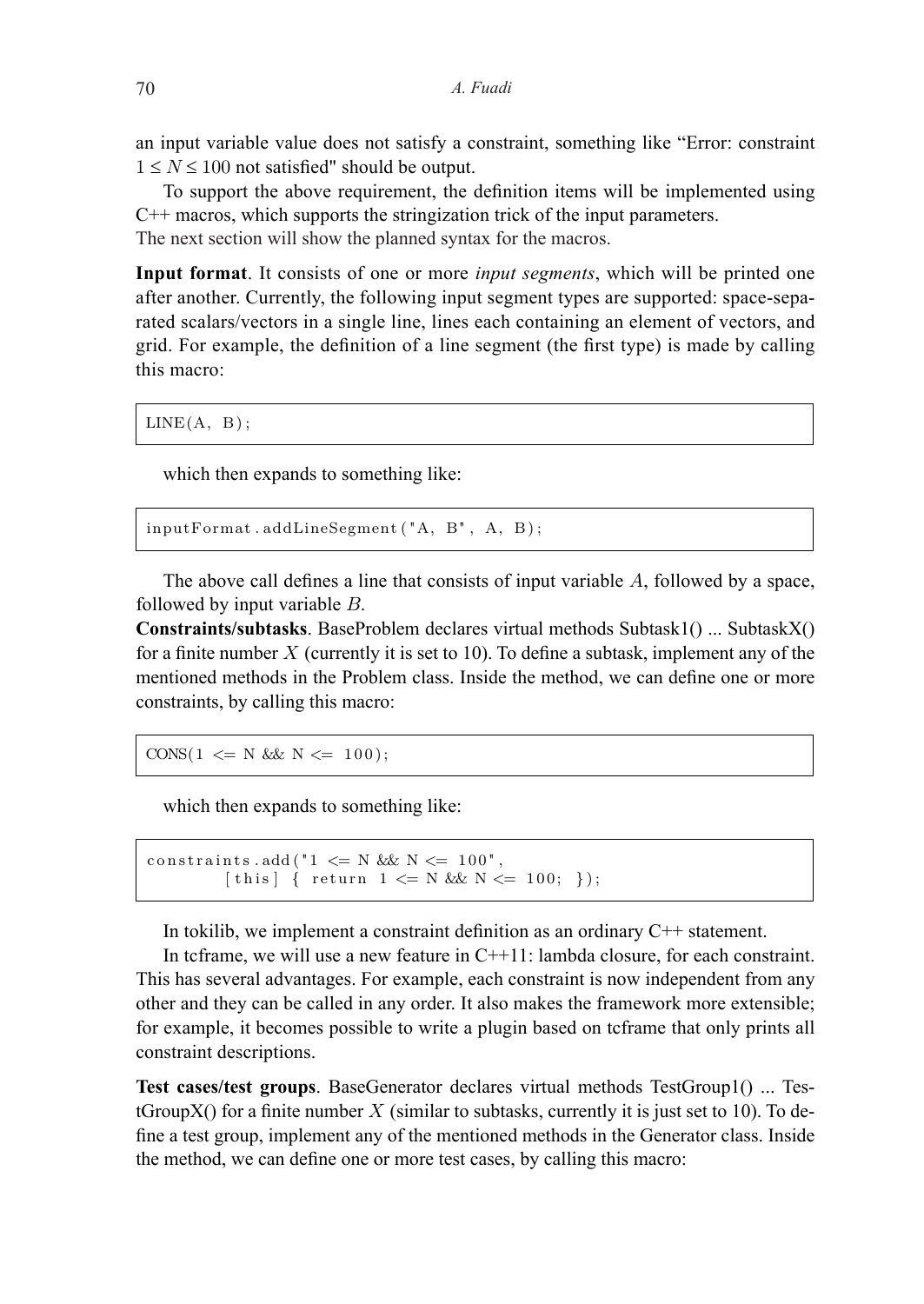$CASE(N = 100, randomArrayElements ());$ 

which then expands to something like: which then expands to something like:

```
\mathcal{L} \left( \mathcal{L} \right) and \mathcal{L} \left( \mathcal{L} \right) , \mathcal{L} \left( \mathcal{L} \right) ; \mathcal{L} \left( \mathcal{L} \right) ; \mathcal{L} \left( \mathcal{L} \right) ; \mathcal{L} \left( \mathcal{L} \right) ; \mathcal{L} \left( \mathcal{L} \right) ; \mathcal{L} \left( \mathcal{L} \right) ; \mathcal{L} \left( \mathcal{L} \right) ; \mathcal{L} \left( \math[this] \{ N = 100, \text{ randomArrayElements}(); \};
test{\rm Cases} . add ("{\rm N} = 100 , {\rm randomArrayElements} ()",
```
Similar to constraint definitions, test case definitions also make use of lambda closhimat to constraint definitions, test case definitions also make use of famoda clo-<br>ures. Note that we choose comma operators rather than semicolons for separating input variable assignments. This way, the test case definition looks more "declarative": it consists a *list* of assignments to the input variables, rather than *statements*. sures. Note that we choose comma operators rather than semicolons for separating input

closures. Note that we choose comma operators rather than semicolons for sepa-

Finally, we also want to be able to use component-based in tcframe. This can be achieved by declaring the component variables in the Generator class, use them in test case definitions, and then convert them to the actual input variables in the Problem class before the end of each test case definition.

## **5. Conclusion**

We have presented the ideas behind creating tcframe, and how we are currently implementing it. We also suggested a formalization on test cases organization.

We hope that tcframe will allow more people to be able to create good test cases systematically. For programming contests with multiple authors, we hope that tcframe allows the authors to be able to work together creating test cases more collaboratively.

# **6. Future Works**

We are aware of several possible other improvements and new features that can be implemented in tcframe.

#### 6.1. *Output Validation*

testlib, tokilib, and tcframe all share a problem: the produced test case outputs, obtained by running the solution against the generated test case inputs, are not validated. This is actually very dangerous because the solution might have some mistakes and print the output not according the output format, or have some invalid values.

We can validate the outputs in a similar way as we do to the inputs:

● Declare *output variables*. For example, in a single-integer answer, we can call it answer.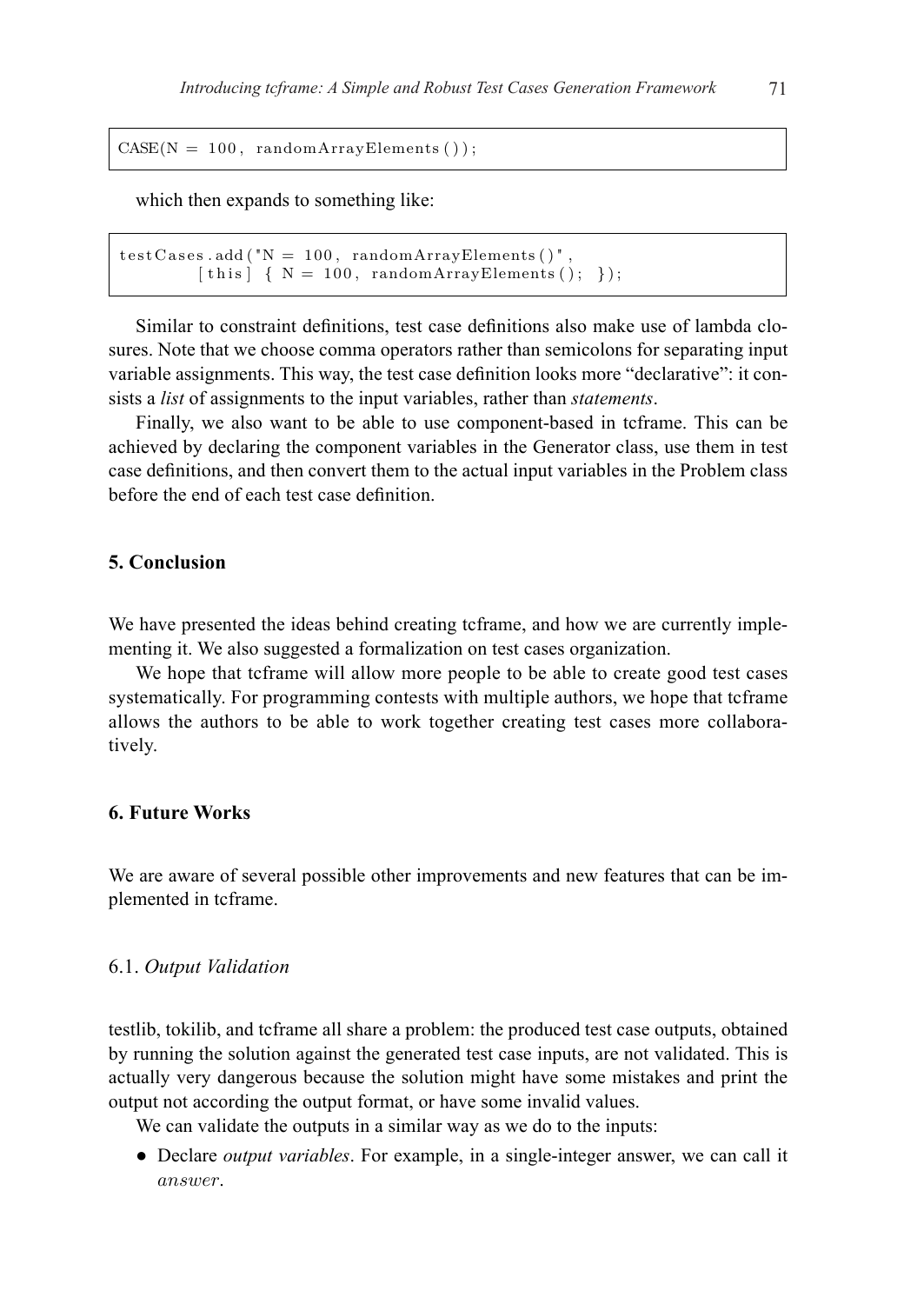- Declare *output format*. The framework can then use this format for parsing the produced outputs, validating the format, and storing the values to output variables.
- Declare *output constraints*. For example, if a problem requires the answer modulo 10007, we have an output constraint  $0 \leq answer \leq 10006$ . The framework can then use it for validating the output variables.

#### 6.2. *Answer Checker* framework can then use it for validating the output variables.

For problems with several possible solutions, we need a checker that compares the judge's and contestant's answers. Our class structures make it easy to add this functionality. We can build a BaseChecker class on top of Problem class, similar to BaseGenerator. The check can be then somehow implemented as follows. **6.2 Answer checker** to BaseGenerator. The check can be then somehow implemented as follows.

```
class Checker : public BaseChecker<Problem> {
public :
    bool check (const Problem& contestant, const Problem& judge) {
        return fabs ( contestant . answer − judge . answer ) < 1e −9;
    }
} ;
```
# 15 6.3. *Offline Solution Checker*

Instead of just producing test cases, we can let tcframe take another solution as input, then report whether the outputs produced by that other solution match the outputs produced by the official solution. This way we can effectively "submit" a solution without using the online judge. We can limit memory and time limit using, for example, **ulimit**  UNIX command.

# 6.4. *Public Library for Commonly Used Structures*

We want to provide a public place where people can contribute by writing generators that generate common test cases structures. For example, polygons for convex hull problems, coin values for coin change problems, etc. The submitted generators should generate strong test cases. For example, there should be convex polygons, the coin values should be in such a way that greedy solutions will fail, etc.

This will make it even easier for beginners to generate test cases. They can browse the library for the structures they need and modify the generator for their problems.